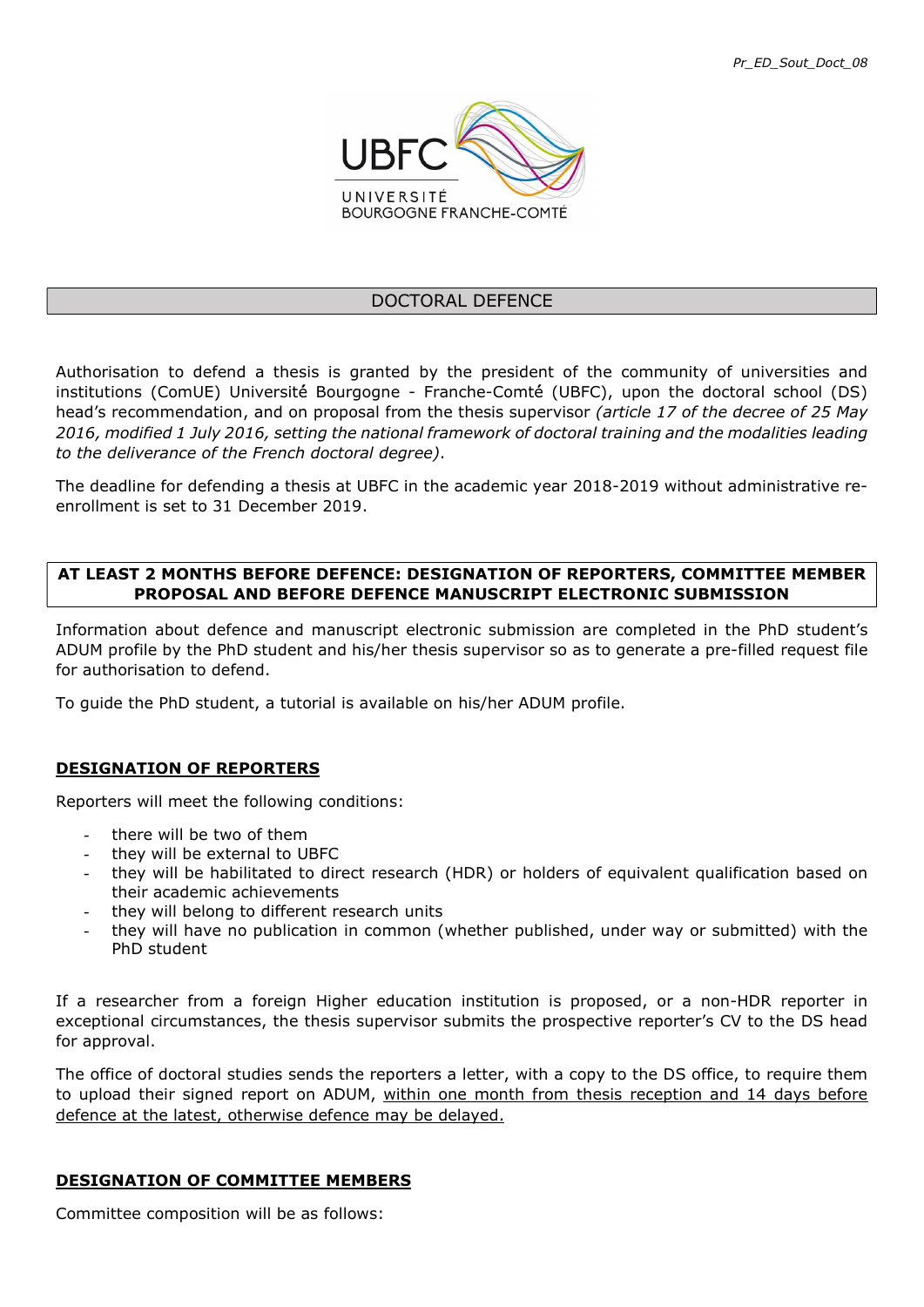- 4 to 8 members
- at least half of them will be external to UBFC (co-supervisors will be considered as belonging to UBFC even if they come from another institution)
- at least half of them will be professors or staff with equivalent ranking according to article 6 of the decree of 16 January 1992
- at least one university professor or lecturer will be present.

Equal gender representation should be sought for.

In the light of the reports, authorisation to defend will be granted by the president of UBFC, upon the DS director's recommendation.

Then an official notification will be sent to the jury members, who will have access to the reporters' reports on ADUM website.

#### MANUSCRIPT SUBMISSION

The PhD candidate uploads the digital version of his/her thesis on his/her ADUM personal web page. This version, whose submission complies with article 24 of the decree of 25 May 2016, is the same as the one sent to the reporters and the jury.

The "thesis submission before defence" form stamped by the DS is one of the documents that the thesis supervisor should have with him/her on defence day.

Once these steps are completed, the PhD student save and validate.

His/her thesis supervisor is informed that he has to check and validate the file.

The DS receives and checks the file. If it is valid, the PhD student receives a mail, informing him/her he/she can print the following documents :

- Request for authorization to defend a thesis
- Electronic filing of a thesis before defence

The thesis supervisor, unit director and PhD student must sign the forms.

PhD student must complete the file by adding the following documents and take it to the DS:

- Thesis summary
- List of publications
- The summary of the trainings he/she has followed (with the thesis supervisor signature)

#### AT LEAST 14 DAYS BEFORE DEFENCE : AUTHORIZATION TO DEFEND

Once your doctoral school has received the reports and provided that they are favorable, the head of your doctoral school signs the authorization to defend. The file is then transmitted to UBFC President, who issues the final authorization.

An official notice is sent to the members of the jury, who have access to the reports on ADUM.

#### ON DEFENCE DAY

Conditions :

a president is designated by the committee members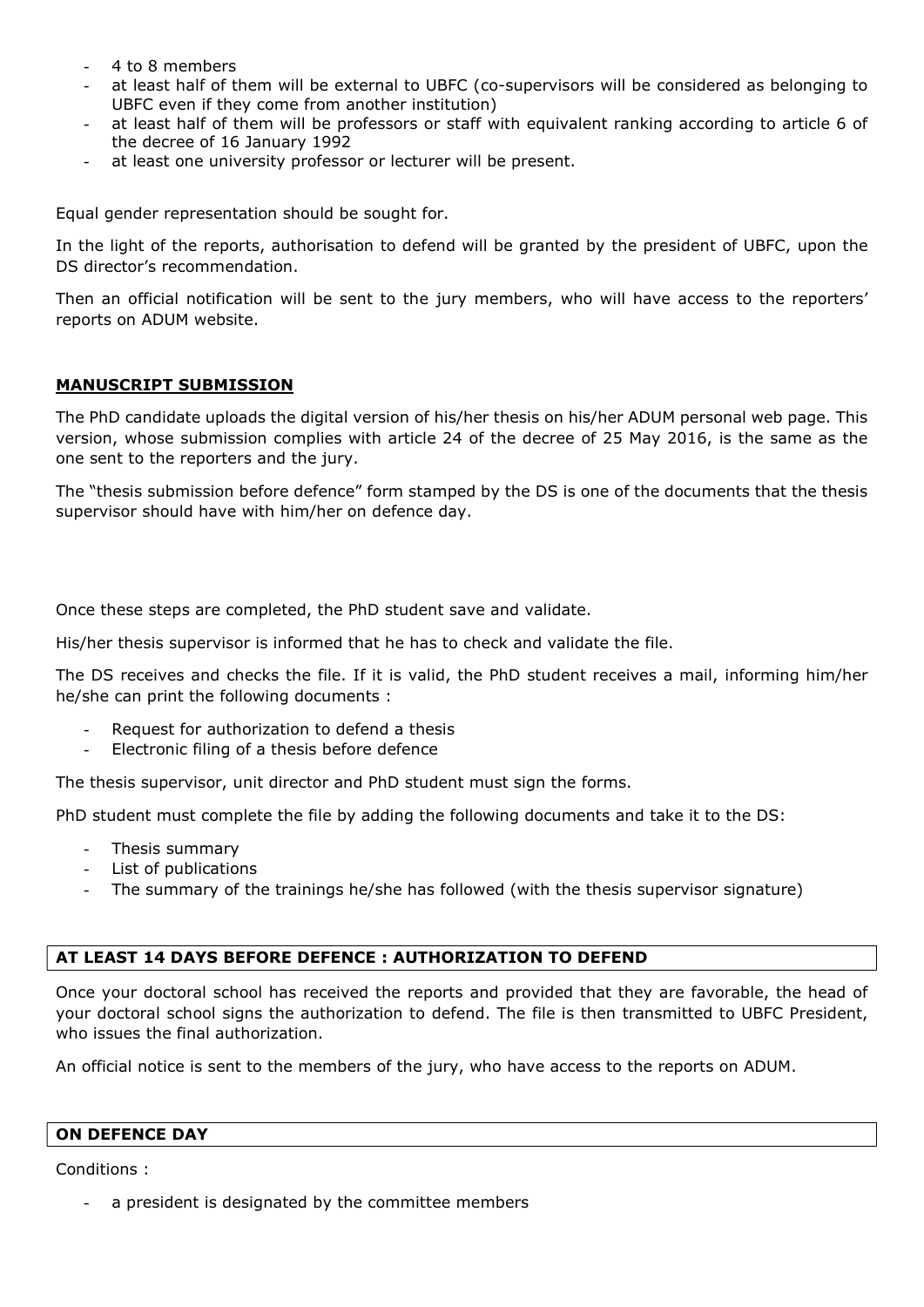- the president of the committee must be a professor, a director of research in compliance with the decree of 15 June 1992 establishing the list of civil servant corps equivalent to university professors). The thesis supervisor, the thesis co-supervisor, an HDR lecturer or an HDR research fellow cannot be presidents of the committee
- except the president, committee members may take part to defence via videoconference or electronic communication means that allow for their identification and their effective participation to a collegial debate, provided that the required technical characteristics for ensuring simultaneous and uninterrupted transmission of the debate are met. Under these conditions, the president and the PhD student must be in a same room
- if one or several jury members happen to be unable to participate to defence, the composition of the remaining committee members (at least 4 members) should meet the requirements described above, namely at least 50% of members external to UBFC and 50% of Professors or equivalent academics
- the thesis supervisor participates to the jury's debate but does not take part to the final decision

The thesis supervisor brings all the forms indispensable for defence to take place.

# The defence report:

- is written by the president of the committee
- includes the committee's assessment, and potential honours
- is countersigned by all committee members, including the thesis supervisor

The defence transcript will be fully completed and will clearly mention:

- the thesis title, which will be identical in all documents (designation of reporters, memoir, defence report)
- the name of the president of the name of the committee members
- the last, first names, and exact titles of all the committee members, including the thesis supervisor
- the signatures of all the committee members, except the thesis supervisor
- the committee's decision as to about thesis publication
- "passed" or "failed"

If one or several members take part to defence via videoconference, the president of the jury will have previously received all the proxies (delegations of signature) from the jury members in videoconference so that the report may effectively be signed by all members.

The defence transcript will be sent to the office of doctoral studies 15 days after defence at the latest. The full report will be sent to the office of doctoral studies as soon as possible.

# WITHIN THE THREE MONTHS FOLLOWING DEFENCE

After revising the thesis as required by the committee during defence, the doctor will proceed with the electronic submission of the thesis on his ADUM profile. He/She will give the DS:

- the "defended thesis submission" form
- the corrected, final manuscript of his/her thesis (one hard-bound copy)

Your diploma can then be printed.

In camera thesis defense